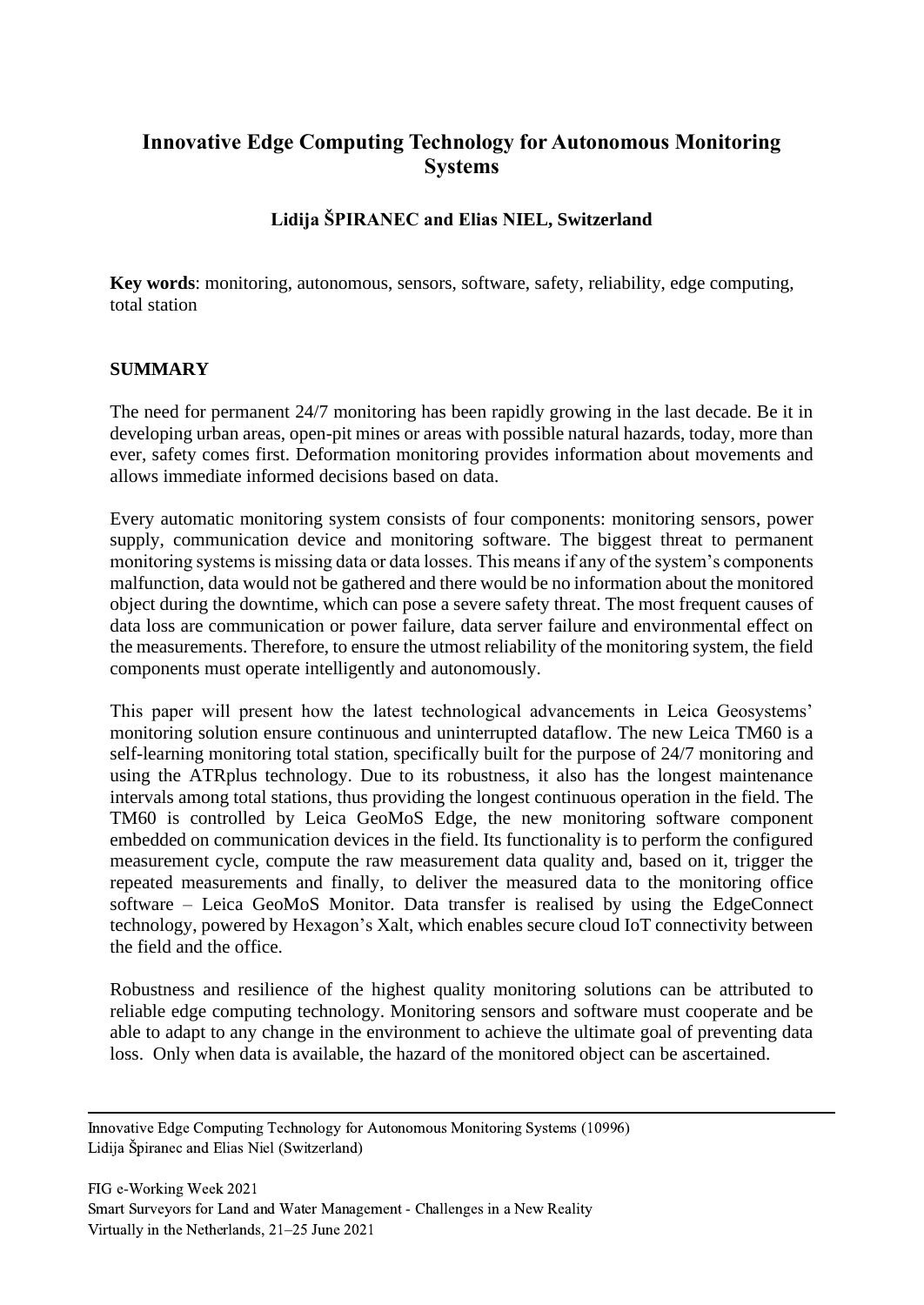# **Innovative Edge Computing Technology for Autonomous Monitoring Systems**

# **Lidija ŠPIRANEC and Elias NIEL, Switzerland**

### **1. INTRODUCTION**

Automated geodetic monitoring systems have been utilized for over 30 years (Brown, Kaloustian, & Roeckle, 2007). The rapid pace of world development requires higher safety standards than ever, therefore the need for automated monitoring systems is also in constant growth. Whether it is monitoring for construction or maintenance purposes, protection against natural hazard threats, ground stability in the mining industry or structural health analysis, only when the monitoring data is in real-time data can it truly allow for informed and quick decisions. Hence, insufficient data or the complete lack of data, whatever its cause may be, can pose a severe safety threat if unforeseen movement occurs.

Similar to the four elements of nature, there are typically four components of automated monitoring systems:

- − Monitoring sensors: responsible for generating raw measurements within defined intervals. They can be geodetic sensors (e.g. total stations, GNSS, levels), geotechnical sensors (e.g. tilt meters, extensometers, piezometers), environmental sensors (e.g. weather stations) or remote sensing sensors (radars, InSAR)
- − Power supply: provides power to on-site equipment. The power source must be 24/7 operational with the availability of a fallback solution (usually a battery). Examples of power supplies include mains electricity, solar panels and generators.
- − Communication device: enables near-instantaneous data transfer between the field and the office. Regardless of whether the monitoring system is connected to the internet, or is only operating within a local area network, communication devices (usually industrial routers) represent the bridge between the sensors and monitoring software.
- − Monitoring software: responsible for the processing of measured data from the field sensors, it provides near real-time information about movements. Monitoring software must be able to automatically detect and inform about displacements outside of defined thresholds, as well as provide the overview of historic data to visualise and analyse movement trends.

Each of these components carries its own complexity and can malfunction in its own way, but only if all components are seamlessly integrated into the monitoring system, the probability of data gaps can be reduced to a minimum.

This paper presents how the latest technological advancements in Leica Geosystems' monitoring solution (Figure 1) ensure continuous and uninterrupted dataflow:

Innovative Edge Computing Technology for Autonomous Monitoring Systems (10996) Lidija Špiranec and Elias Niel (Switzerland)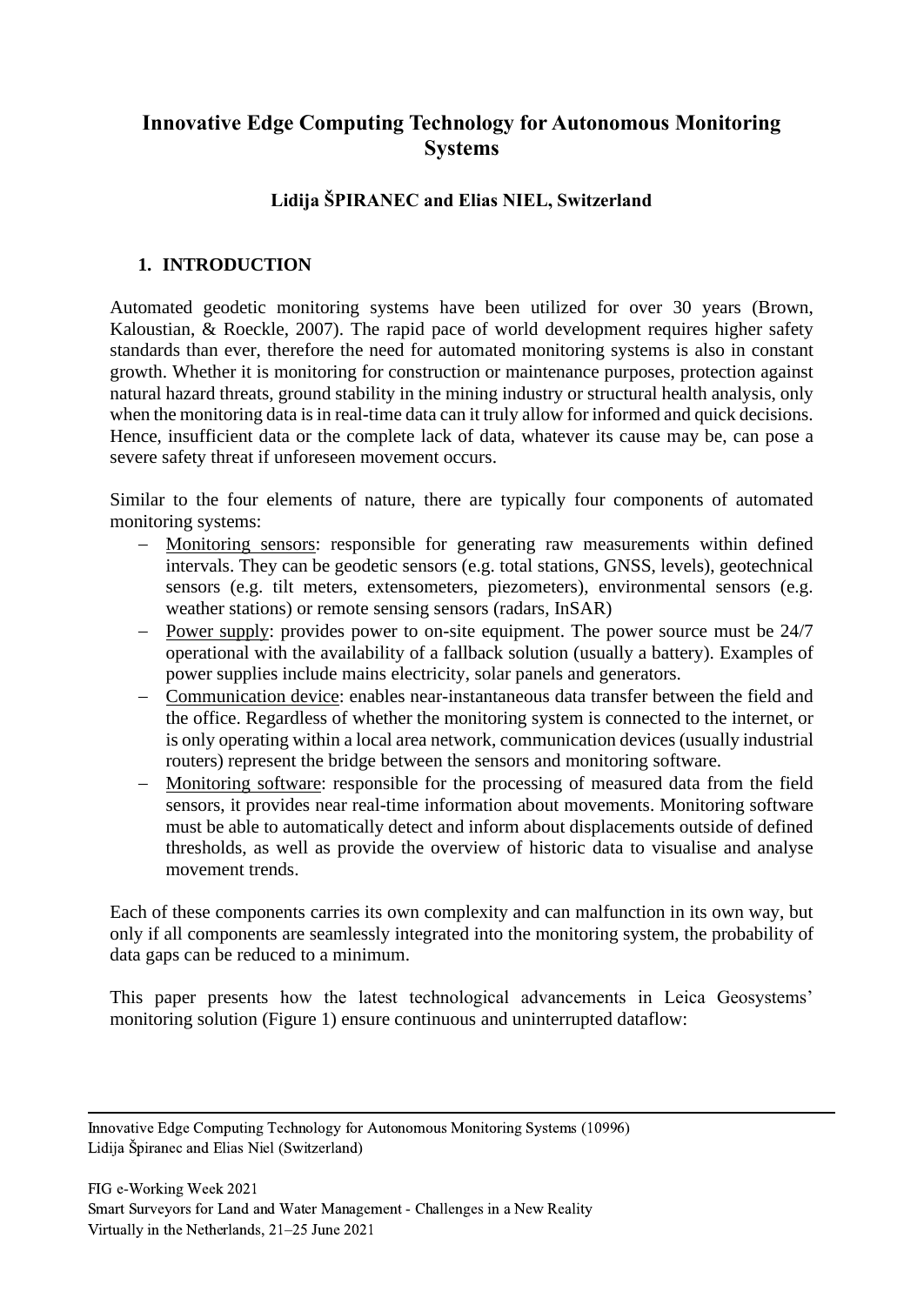- − Leica TM60: a total station specifically built for the purpose of 24/7 monitoring. Its technical solutions and robustness allow for highest measurement success rate with the longest maintenance intervals among total stations.
- − Leica GeoMoS Edge: the edge computing technology, which is responsible for the autonomous execution of the measurement cycles and local data storage in case of communication failure.
- − EdgeConnect technology, powered by Hexagon's Xalt: technology which enables secure IoT connectivity between the monitoring sensors in the field and the Leica GeoMoS Monitor monitoring software.



**Figure 1** Leica Geosystems monitoring solution

# **2. AUTONOMOUS MONITORING SOLUTION**

An autonomous monitoring solution refers to a monitoring system which continues being fully operational in case of communication or power failure, or both. While failures of the main power source can easily be overcome by having a secondary power source (e.g. internal or external battery, generator), communication failure implies that the execution of the measurement cycles must proceed without the feedback from the monitoring software. Therefore, the equipment in the field must possess its own intelligence, in order to be able to autonomously proceed with data acquisition and adapt to potential changes in the environment.

## **2.1 Monitoring Total Station**

The new Leica TM60 (Figure 2) is a self-learning monitoring total station, that can adapt to the environmental conditions and automatically measure targets farther away than traditional surveying total stations. It is equipped with the latest Leica Captivate onboard software, where environmental specific configurations do not have to be set. This allows to speed up the measurement frequency in monitoring applications and decreases the number of bad or failing measurement attempts as it automatically adapts to changing environmental conditions, which can happen during regular monitoring cycles.

Innovative Edge Computing Technology for Autonomous Monitoring Systems (10996) Lidija Špiranec and Elias Niel (Switzerland)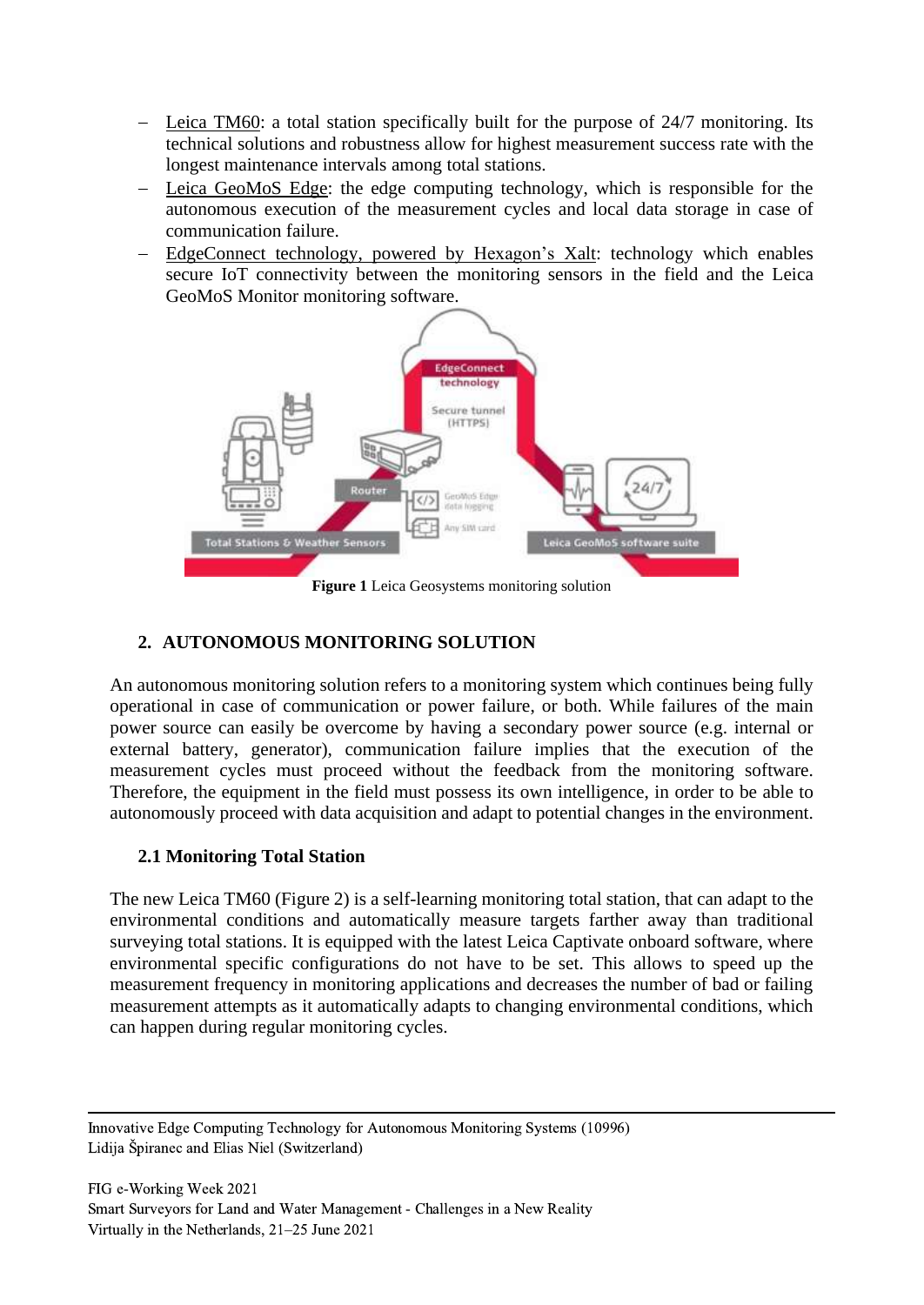This is possible with the image-based ATRplus technology for target recognition and measurements*.* It consists of an active laser source in the telescope, which emits a coaxial infrared beam that will be reflected by the target. A CMOS sensor, functioning as a passive receiver unit in the telescope detects the reflected signal, which is appearing as a light spot on the camera sensor (Figure 3). In the first step software algorithms analyse and process this image to classify the light spot as a surveying target. Hence the emitted laser energy is varied and regulated to improve the spot quality on the CMOS sensor in terms of saturation and sharpness. This is based on the distance, and moreover the environmental conditions, which have a big influence on the laser beam. During this process the parameters, which used to be configured by the "visibility settings" in the



**Figure 2** The latest monitoring total station, Leica Nova TM60

predecessor of the TM60 – the TM50, are derived and automatically applied by the self-learning ATRplus. Thus, the user does not have to decide between "Good", "Rain & Fog" or "Sun & Reflection" to get the best performance for the automatic target recognition (Grim et al., 2015). The Leica TM60 is the first monitoring total station using this technology.



**Figure 3** Optical path of ATRplus signals inside the TM60 telescope

Additionally, also non-target reflections can be detected and rejected. To reject a foreign signal, such as headlights or bright sunlight, which might appear within the field of view of the telescope, the ATRplus technology uses the so-called "BiDi-Mode" during the target search. This mode regulates the laser emitter in such way, that alternating bright- and dark images can be recorded by the receiver. An active foreign light source (e.g. sunlight – not only direct, but also deviated through mirroring effects of metal, water, or windows) appears the same in both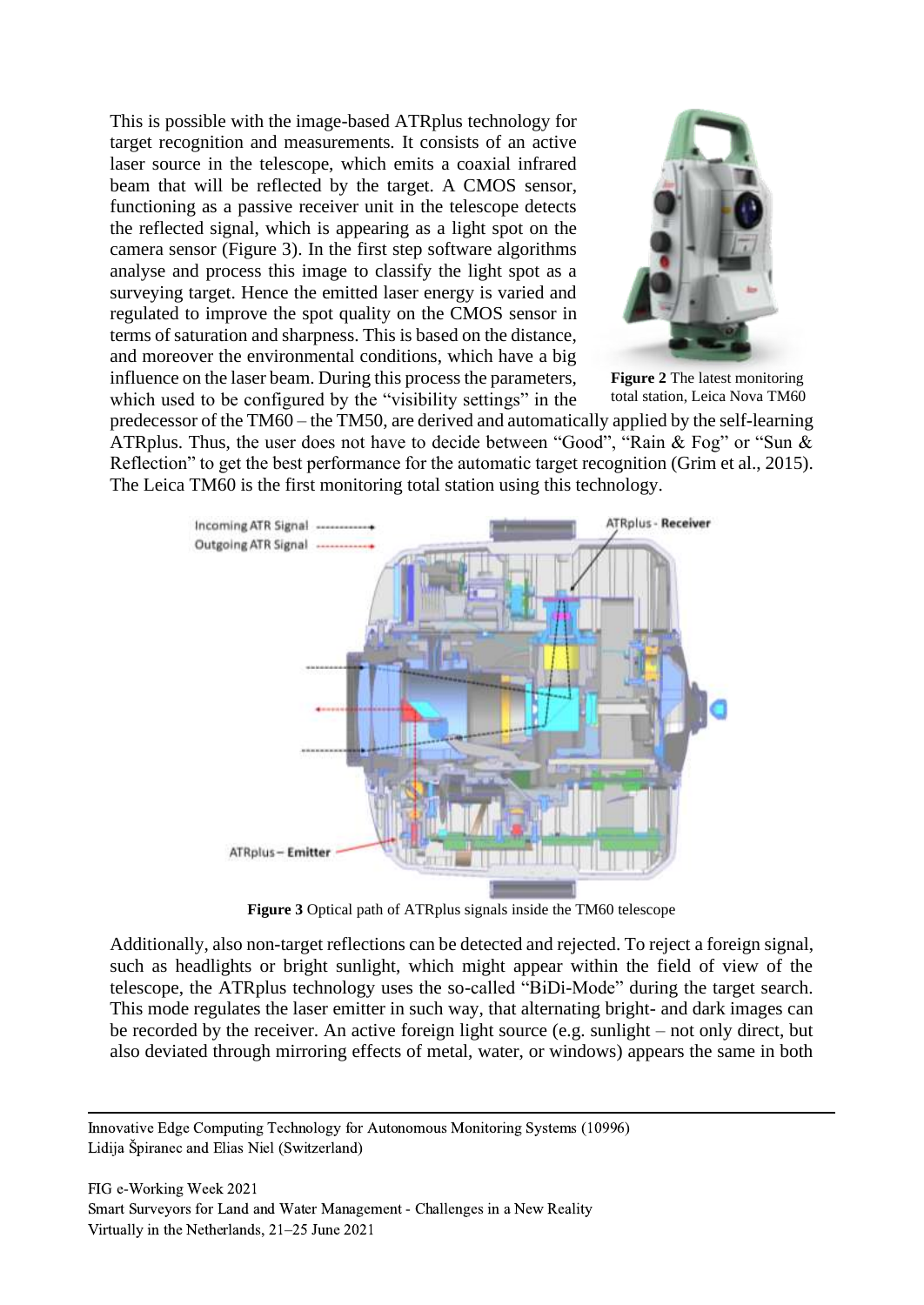kinds of images, however a passive reflector, like a monitoring prism appears differently in the respective images (Figure 4). This enables that similar light spots on the CMOS sensor can be classified as correct monitoring prisms.



**Figure 4** Bright (left) and dark (right) ATRplus image of a car and a reflective prism

While ATRplus has been well established in classical surveying total stations and MultiStations, it is now also available for long-range measurements up to 3000 meters in the TM60 monitoring total station. This is achieved with a special lens system focusing the emitted laser energy in a narrow beam, allowing longer measurement ranges. This comes with a smaller field of view for automatic target aiming which can be an advantage when having multiple prisms close to each other in a far range. The Leica TM60 also can measure prisms with an angular accuracy of 0.5". This is achieved by the combination of a quadruple head anglemeasurement system on the Hz- and V-Axis, an internal inclination sensor and the automatic target measurement of the ATRplus. Crucial is the possibility of determining the centre of the light spot on the CMOS sensor with sub-pixel accuracy. This centre point is then known in pixel coordinates of the CMOS sensor which then are applied with the known sensor-offsets to the centre of the optical axis.

The Leica TM60 is also equipped with a Piezo-Drive system. This ensures smooth long-term operation, reliability and stability independent of the surrounding conditions (Grimm et al., 2013). The distance measurement module is based on the traditional and highly accurate phaseshift comparison technology – the Leica PinPoint distance measurement system. Additionally, the Imaging variant of the Leica TM60 is equipped with an overview camera and an on-axis camera in the telescope suitable for camera based aiming ("see what the total station sees"), for photo documentation as well as the possibility to perform photogrammetric tasks in post processing.

Automatic point learning (AutoLearn) is another monitoring-specific innovation for total stations. It enables all targets in a defined area to be rapidly detected, measured and learned. This feature is available only for the Leica TM60 instruments and it is particularly important during the first setup of the monitoring system, but also when additional prisms are being installed. Automating point learning is a big step forward in geodetic monitoring because human errors, like omitted points, are eliminated by using ATRplus technology.

Innovative Edge Computing Technology for Autonomous Monitoring Systems (10996) Lidija Špiranec and Elias Niel (Switzerland)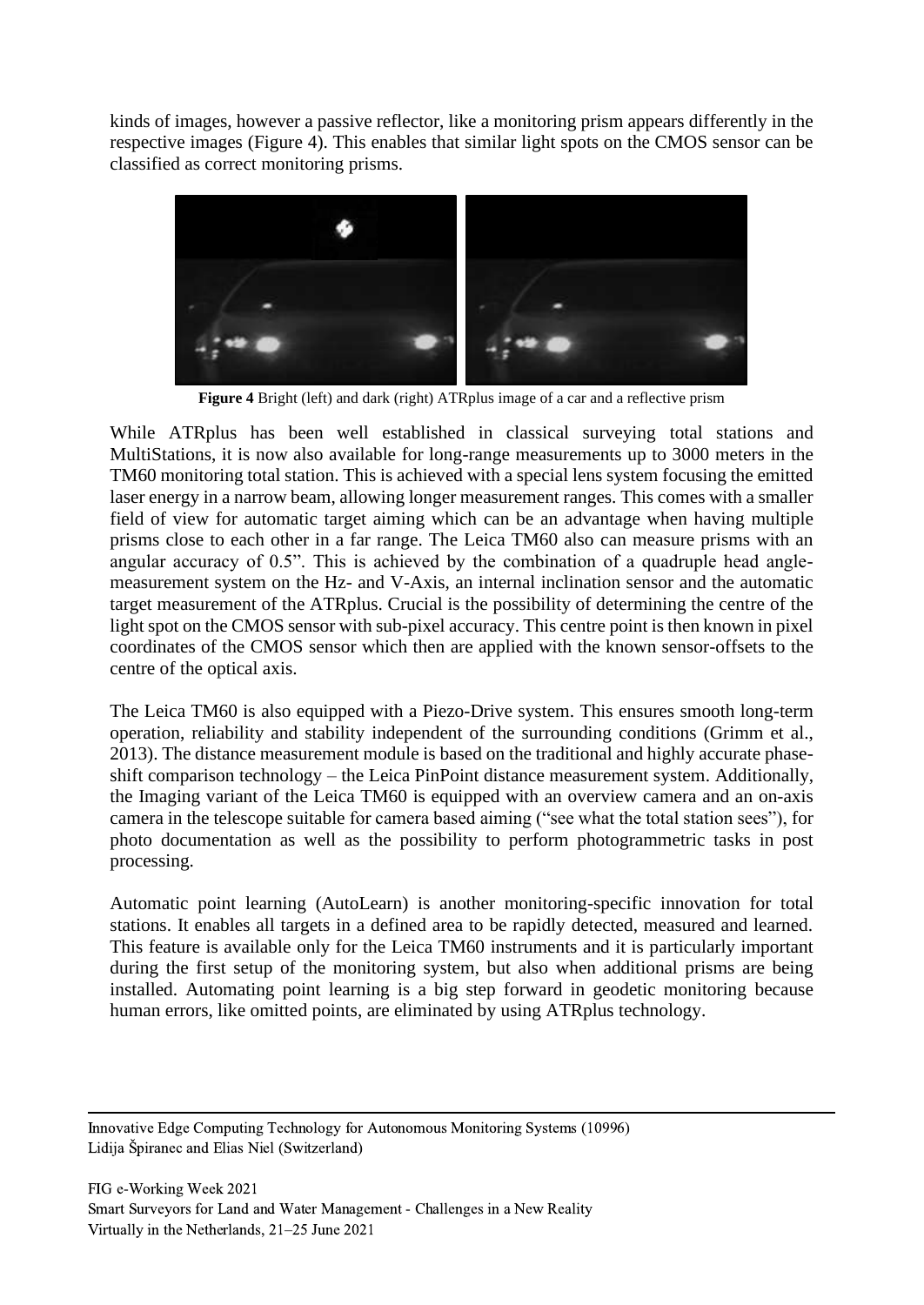AutoLearn is utilized through the GeoMoS Monitor software. The simplest procedure to learn new points is by using the cameras on the instrument; either the overview camera or the telescope camera with 30x magnification. The live video stream from the camera can be used to position the instrument in the wanted direction. In the next step, an image of that area is captured and a rectangular search area is drawn on the image. Next, the TM60 performs a search within the defined area (Figure 5), according to the preconfigured settings. Once the search has been completed, there is a report of the number of prisms found in that area and the number of prisms which are new in that monitoring project. In the case of using a TM60 variant without cameras or when measuring in darkness, AutoLearn can still be performed based on the angular values (azimuth and vertical angle) of the extents of the search area. The prerequisite of this is that the instrument's orientation must be known.



done using GeoMoS AutoLearn feature. **Figure 5** Leica TM60 conducting the prism search within a defined area. The configuration was

#### **2.2 Edge Computing in Monitoring**

The software component of most monitoring systems is usually a standalone or cloud deployment of the specialized monitoring software, which acts as a server. Having a direct communication between the sensors and the server allows many benefits, including repeated measurements of points and real-time warnings where the defined limits were exceeded, but it also displays weakness in its dependency on stable communication component. This means that with every communication outage, measurements cannot be carried out, which produces data gaps and therefore becomes a safety threat. For that reason, monitoring systems must be able to run autonomously for a certain period of time, to persevere with data acquisition. This, however, is not a permanent solution, as complete detachment from the server also has a consequence of losing real-time information and notifications in case of detected movements. GeoMoS Edge provides the autonomous solution, by having the data acquisition component replicated from the server and embedded on a communication device. Its functionality is to perform the configured measurement cycle, compute the raw measurement data quality and, based on it, trigger the repeated measurements and finally, to deliver the measured data to the monitoring office software – Leica GeoMoS Monitor. GeoMoS Edge currently supports Leica total stations, MultiStations and weather sensors. Leica total stations can perform prism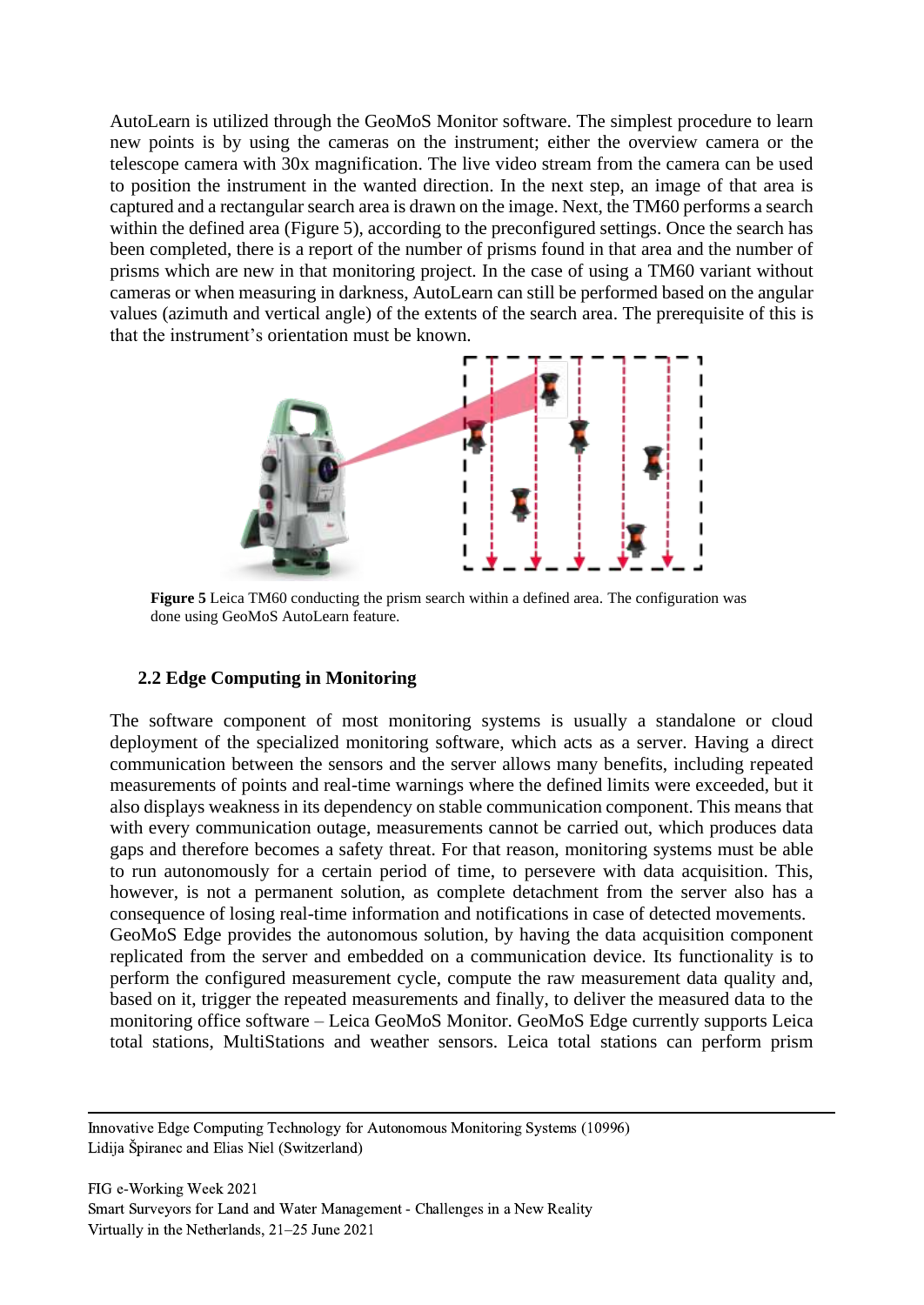measurements, as described in (Lehmuller, 2016), reflectorless measurements and take images with defined schedules, while MultiStations can also automatically scan predefined areas, as described in (Wöllner, 2017). Weather sensors cater for general information about environmental conditions, but also provide crucial data for meteorological corrections of total station slope distance measurements.



**Figure 6** Measurement process with GeoMoS Monitor and GeoMoS Edge

The workflow (Figure 6) starts with configuring the measurement cycle in Monitor, which then sends the configuration to GeoMoS Edge. In case of communication failure, data acquisition will persist autonomously, based on the last available configuration and measurements will be stored locally until the communication with the server (GeoMoS Monitor) is restored. This means that data gaps due to communication failure are eliminated.

# **2.3 Secure Data Transfer**

Communication protocols between the field and the office must fulfil the highest security requirements, due to the sensitivity of monitoring data, as well as the overall security of the local network the server belongs to. This can be achieved with special IT configuration, which typically requires involvement of IT experts. A secure communication is achieved using either VPN technology or by configuring firewall settings (static IP address, inbound and outbound rules in the PC and the communication device). This process adds complexity to the monitoring installation, which can make it costly and time consuming, therefore increasing the time until monitoring can start.

EdgeConnect technology, powered by Hexagon's Xalt, is a cloud service which simplifies this process. It is integrated into GeoMoS Edge and enables secure cloud IoT connectivity between the field and the office. EdgeConnect uses a clever pairing procedure between GeoMoS Monitor and the router, making use of a standard, open HTTPS port, therefore requiring no additional IT modifications. Once paired, GeoMoS Monitor takes ownership of the device, making it impossible for the device to be hijacked, or for the data to be stolen. The user has full control of the device and can move it from one project to another. EdgeConnect removes the IT complexity from the monitoring installation equation, reduces costs and significantly shortens the time until monitoring can start.

Innovative Edge Computing Technology for Autonomous Monitoring Systems (10996) Lidija Špiranec and Elias Niel (Switzerland)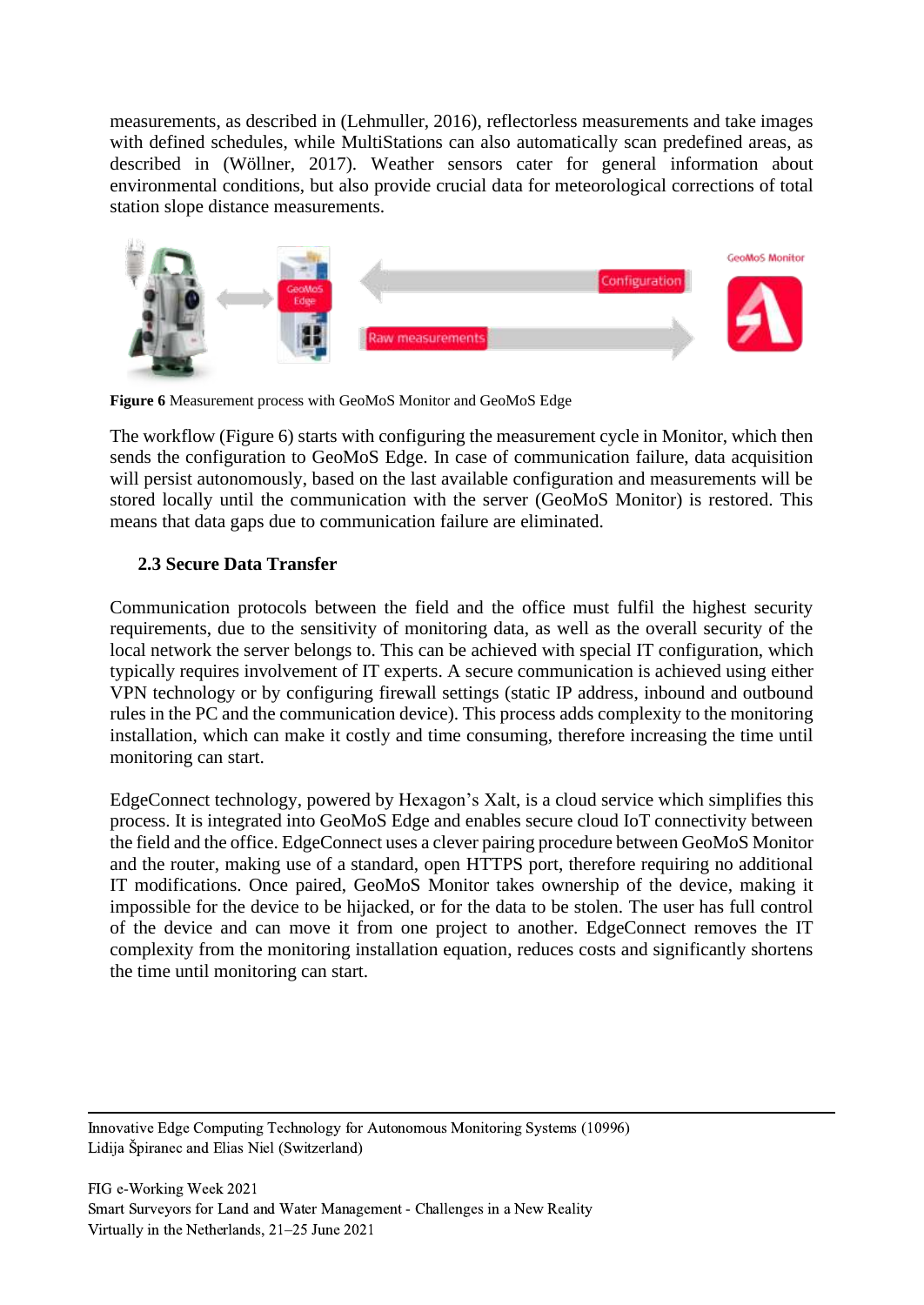### **3. CASE STUDY**

The latest monitoring solution from Leica Geosystems described in Chapter 2 was released in November 2020, but it already has several success stories worldwide. For this article, the focus is on the monitoring system installed in the remote area of Iceland, to monitor slopes in the aftermath of landslides, which caused the evacuation of the whole town of Seyðisfjörður (Figure 7).



**Figure 7** Location of Seyðisfjörður in Iceland (sources Google Maps and Google Earth)

## **3.1 Seyðisfjörður Landslides**

Located in a narrow fjord in East Iceland, Seyðisfjörður is often lauded as one of Iceland's most picturesque towns. From  $15<sup>th</sup>$  to  $18<sup>th</sup>$  December 2020, several landslides hit this town, destroying or damaging more than 10 buildings (Figure 8), with the largest landslide on  $18<sup>th</sup>$ December. The latest of which ranks as the most damaging landslide to have affected an urban area in Iceland. Ahead of the mudslides, intense rainfall had occurred in the area, with 569 mm of cumulative rainfall between  $14<sup>th</sup>$  and  $18<sup>th</sup>$  December – the heaviest rainfall measured over a five-day period in Iceland. In comparison, the average annual rainfall in Reykjavík is about 860 mm (URL1: Icelandic Met Office, IMO, 2020).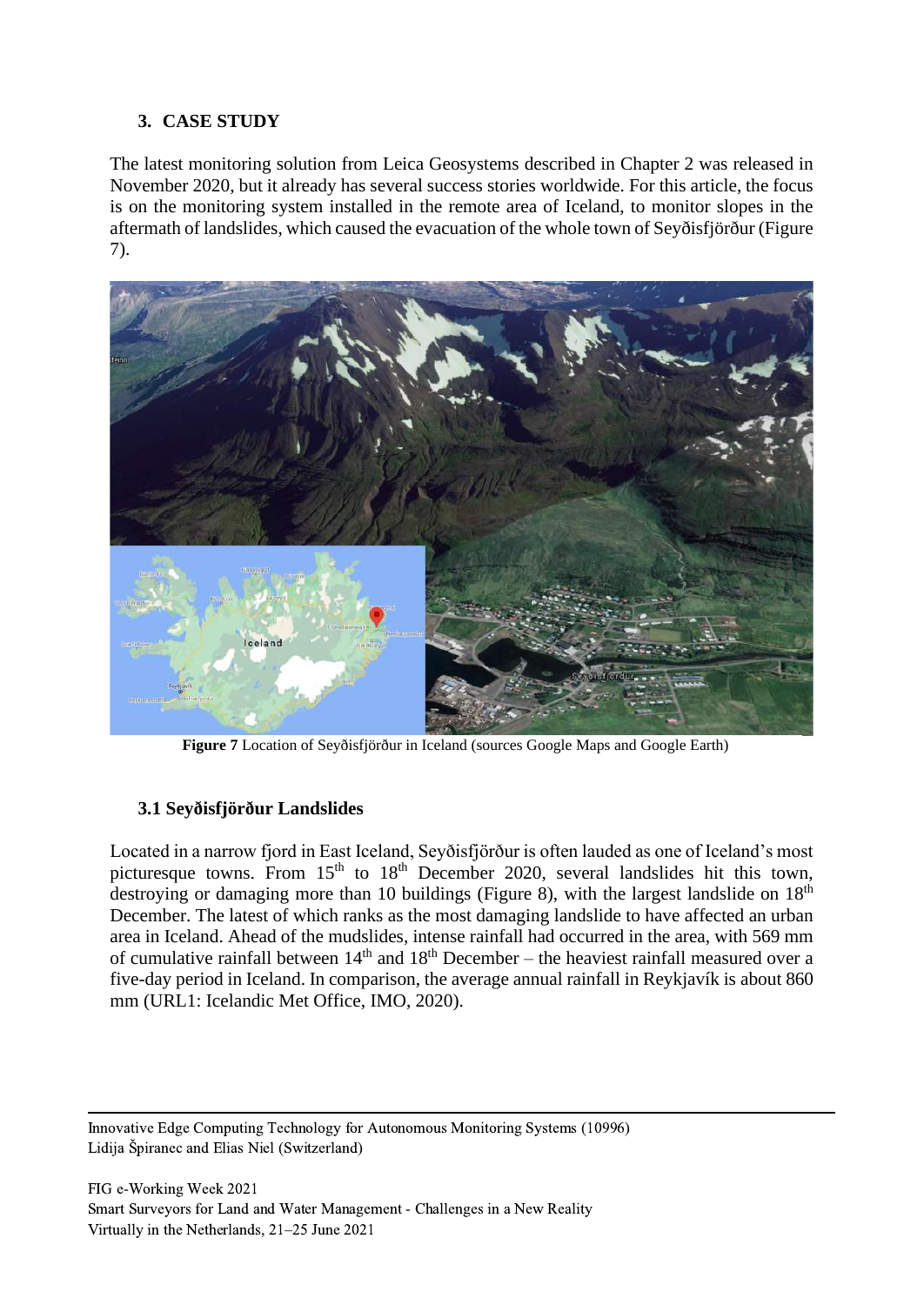

**Figure 8** Damage caused by landslides in Seyðisfjörður (Photos: National Commissioner's Special Forces, URL1)

After the occurrence of landslides, the land continues to adjust for some time, causing further slope instability, especially during and after rainfall events. The December landslides produced several cracks on the slopes above the town and the IMO experts noted the importance of setting up measuring equipment for real-time monitoring of the slopes above the town.

### **3.2 Installed Monitoring System**

Following the events, as an emergency measure, a manually observed prism and total station scheme was installed. In the early days of January 2021, automated monitoring equipment arrived at Reykjavík and the IMO surveying engineer travelled to Seyðisfjörður to install it. In total 34 prisms were mounted on the slope (2 reference points and 32 monitoring points) and the Leica TM60 I monitoring total station was set up in a stable area more than 1km away from the slope (Figure 9). The TM60 I – with imaging capabilities, together with a weather sensor, is connected to a Leica ComGate20 communication device with a SIM card from the local cellular provider.



**Figure 9** Monitoring system in Seyðisfjörður. EF118 is the location of the total station, while green dots represent the prisms. Red lines depict the outlines of the December landslides.

Innovative Edge Computing Technology for Autonomous Monitoring Systems (10996) Lidija Špiranec and Elias Niel (Switzerland)

FIG e-Working Week 2021 Smart Surveyors for Land and Water Management - Challenges in a New Reality Virtually in the Netherlands, 21–25 June 2021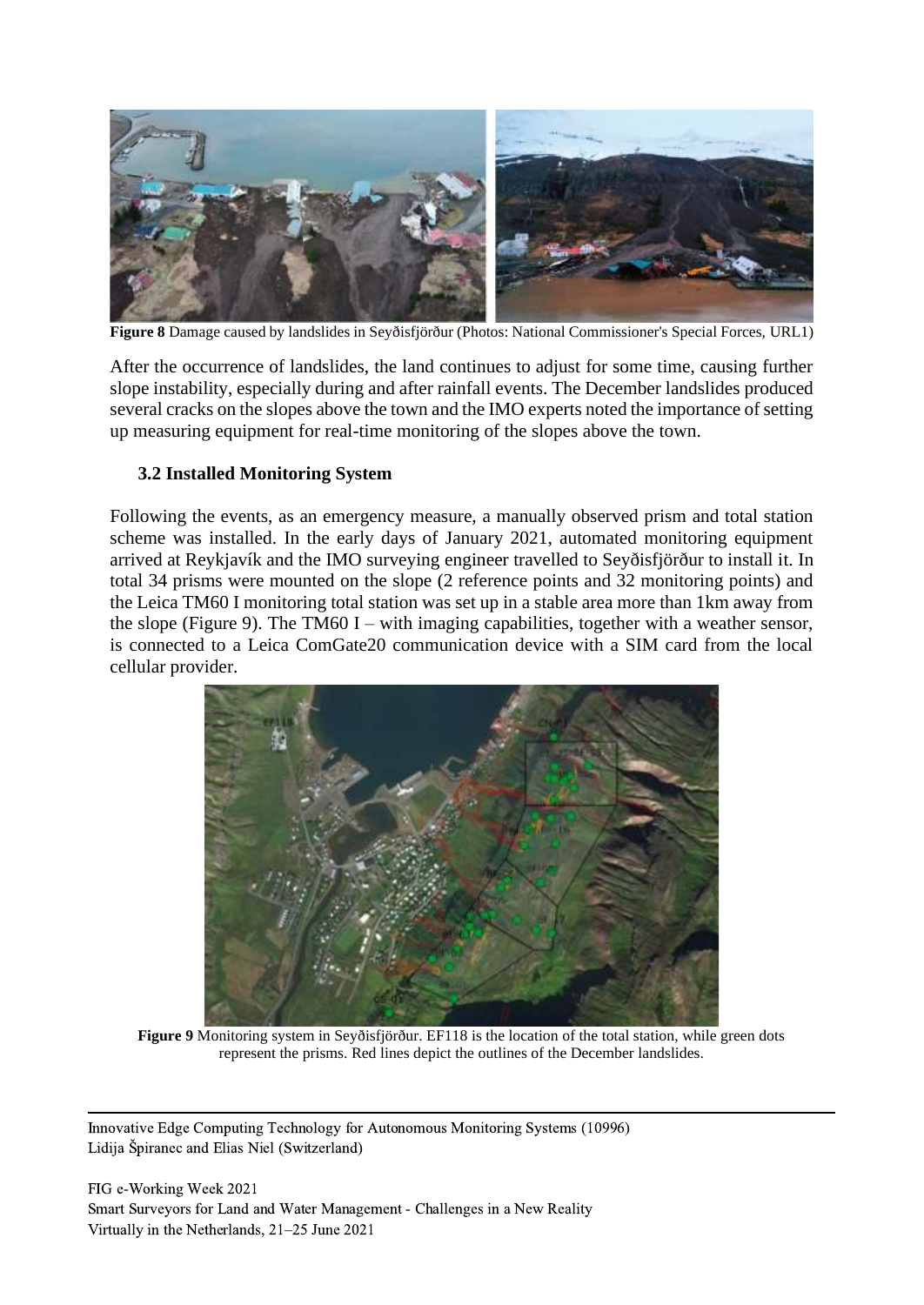To establish an internet connection between the router and GeoMoS Monitor installed at the IMO office in Reykjavík, following a simple code exchange the hardware was paired using EdgeConnect technology. Data visualisation and analysis is completed using GeoMoS Now! service, which is specifically designed to display monitoring data and is available on any mobile device or PC using a browser.

The installation of the monitoring system was quite challenging, due to the very few hours of daylight in Seyðisfjörður at that time of the year. The monitoring total station, its survey control and measurement arrays were commissioned and scheduled in GeoMoS Monitor within two hours, this mainly thanks to the AutoLearn feature, which automatically found and measured all 34 prisms in complete darkness. Without this technology, finding and learning the prisms would have needed to be bound to daylight and it would have been a much more timeconsuming process, as each point would need to be located and measured individually. A weather sensor is measuring the environmental conditions in the vicinity of the total station, thus providing the valuable temperature and pressure information, both as meteorological corrections for total station measurements, as well as for providing weather data.



**Figure 10** Leica TM60 I monitoring total station in the measurement hut

The monitoring measurement cycle consists of meteorological and prism measurements at 30min intervals. With the Leica TM60 I (Figure 10), being an imaging variant of the instrument, to provide added benefit, it automatically captures images of four defined image areas every hour during the daylight. This assists the IMO team to identify and visually confirm any changes in the locations between the prisms.

Innovative Edge Computing Technology for Autonomous Monitoring Systems (10996) Lidija Špiranec and Elias Niel (Switzerland)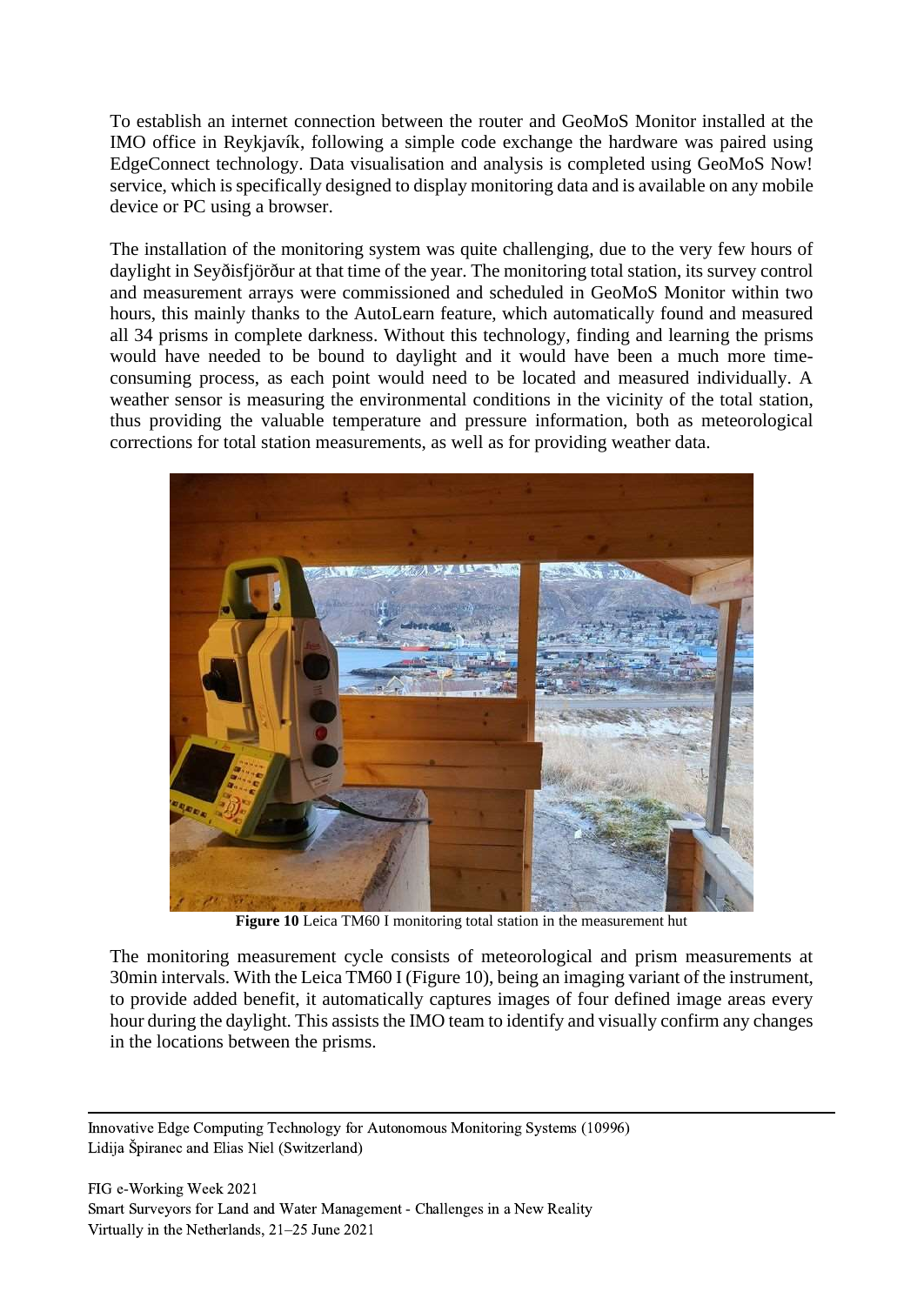#### **3.3 Data Analysis**

For the purpose of this article IMO shared one month of their data, starting with the installation on  $7<sup>th</sup>$  of January 2021. During that period, the communication device went offline eight times, if the changes of status during the configuration are ignored (Figure 11). This means that during the connection downtime caused by instability of the cellular network signal, GeoMoS Edge was collecting data autonomously and storing raw measurements locally on the communication device, fulfilling its design intent of "no data gaps", which would typically occur if there was no office to total station communication.



**Figure 11** Changes of connection status in the period from January 7 to February 8

Raw measurements collected from the weather sensor are temperature and pressure, whereas the prism raw measurements are horizontal (Hz) and vertical (V) angle and raw slope distance. These locally stored measurements were automatically sent to GeoMoS Monitor (server) for processing immediately after the connection was restored. Figures 12 and 13 display the raw data availability during the same period. Final system configuration modifications were done on 15<sup>th</sup> January, which reduced the noise in total station raw measurements.



**Figure 12** Temperature measurements from the weather sensor in the period from January 7 to February 8

Innovative Edge Computing Technology for Autonomous Monitoring Systems (10996) Lidija Špiranec and Elias Niel (Switzerland)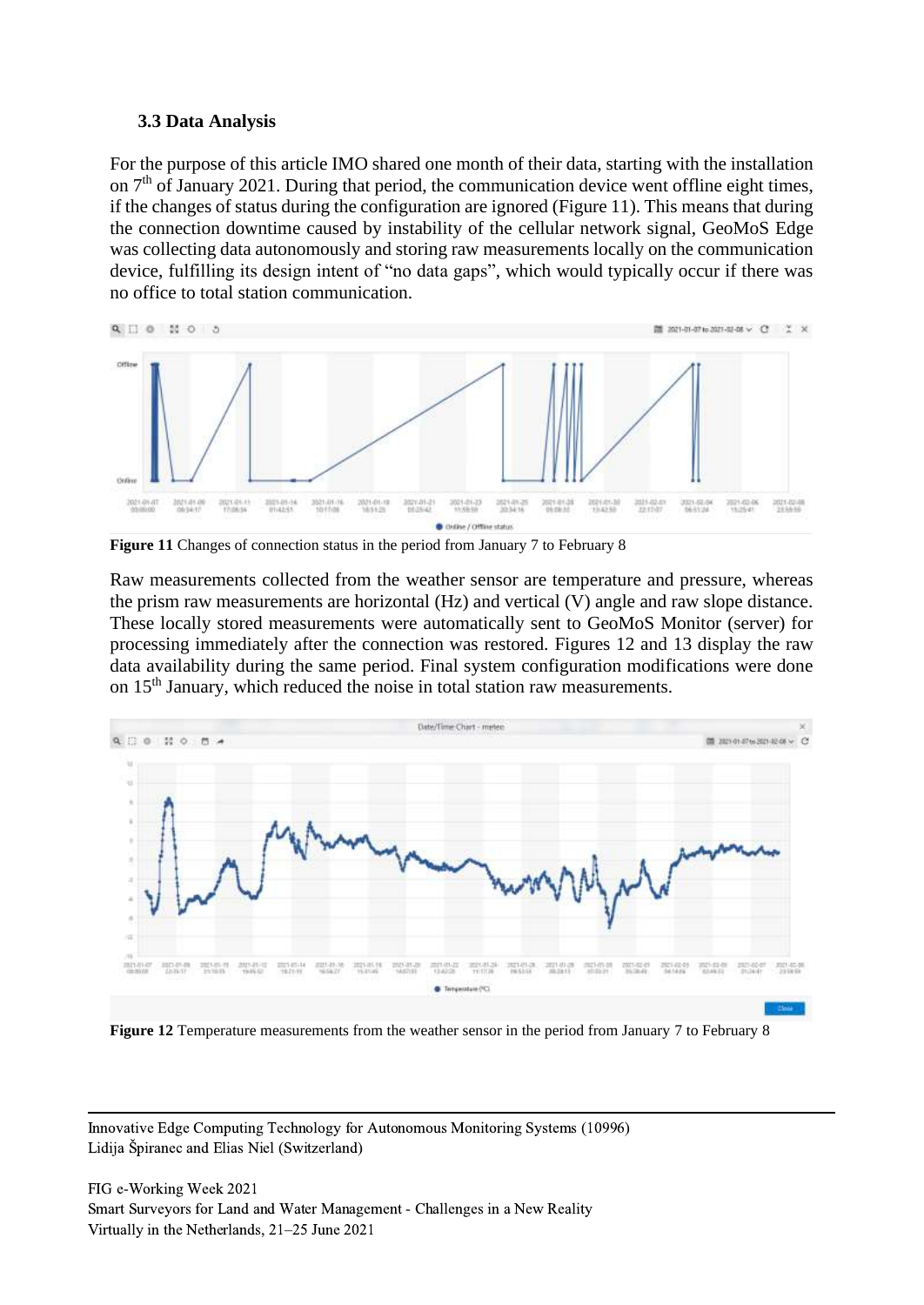The temperature measurements chart (Figure 12) is not displaying data gaps. The range within the temperature values were measured is between +9.7˚C and -10.6˚C. The prism measurements chart (Figure 13) for the points BF-02 and BF-19 shows occasional missing measurements, with the 48h period without measurements from midday  $22<sup>nd</sup>$  to midday  $24<sup>th</sup>$  of January 2021. However, success of electro-optical prism measurements highly depends on environmental conditions and requires a clear line of sight to the prism. If the line of sight is obstructed (snow, dirt on the prism or severely inclement weather), the measurement will fail. GeoMoS software has the intelligence with the option to retry the unsuccessful measurements, as well as measurements which do not fulfil the required quality, at the end of the cycle. This can increase the reliability in the system, although it is possible that the obstructed status has not changed.



**Figure 13** Slope distance measurements on BF-02, BF-19 points in the period from January 7 to February 8

As the TM60 is scheduled to take images during the daylight hours, that can also be utilised for environmental condition analysis. Figure 14 is showing the image captures of "StoraSkridan" image area before ( $22<sup>nd</sup>$  of January at 10:10AM), during ( $23<sup>rd</sup>$  of January at 13:43PM) and after  $(25<sup>th</sup>$  of January at 11:38AM) the period without measurements. From the images it is clear that there were severe weather conditions, in which measurements cannot be executed successfully. On the picture after that period, it is evident that the mountain is covered with more snow than before, but the air was clear and the total station measurements were successful.



**Figure 14** Image captures from the TM60, showing the "StoraSkridan" image area before, during and after the blizzard and the contract of the contract of the contract of the contract of the contract of the contract of the contract of the contract of the contract of the contract of the contract of the contract of the contract of t

Innovative Edge Computing Technology for Autonomous Monitoring Systems (10996) Lidija Špiranec and Elias Niel (Switzerland)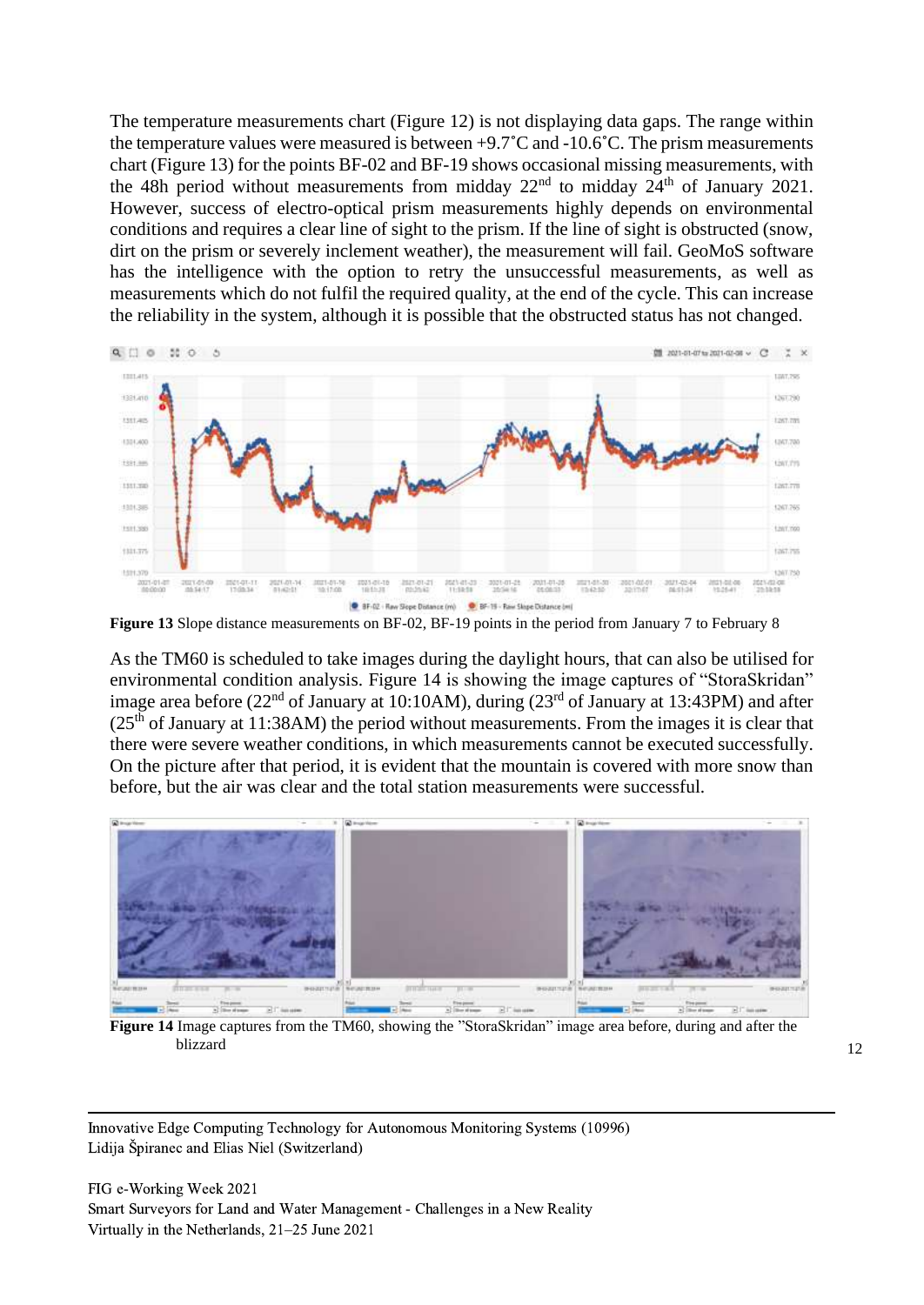The World Weather webpage, which keeps weather data archive (URL2: World Weather) confirmed that there was a blizzard on the  $23<sup>rd</sup>$  of January in Seyðisfjörður (Figure 15).

| Detailed hourly weather chart. |                                             |                | Weather in Seyðisfjörður, January 23 |                                    |                   |           | Weather Forecast for January 25 in Seybeltorour. Austuriand - temperature, wind, atmospheric pressure, humdity and precipitations. |
|--------------------------------|---------------------------------------------|----------------|--------------------------------------|------------------------------------|-------------------|-----------|------------------------------------------------------------------------------------------------------------------------------------|
| January 21                     |                                             | January 22     | Salact date: [77]                    |                                    | Jensory 24        |           | January 25                                                                                                                         |
| January 23, 2021               |                                             |                |                                      |                                    |                   |           |                                                                                                                                    |
|                                | Almostrario conditioni<br>O' exploration to |                | Newla Kike 10 -                      | Altracyginate.<br>precedes mention | hange from        |           | <b>Hammer</b>                                                                                                                      |
| Night                          |                                             | e              | $-5^{\circ}$                         | 750                                | $V = 6.7$         |           | 84%                                                                                                                                |
| Moming                         |                                             | 0 <sup>°</sup> | $-5^{\circ}$                         | 749                                | $T$ $\approx$ 6.1 |           |                                                                                                                                    |
| Day                            |                                             |                | $-3$ <sup>*</sup>                    | 749                                |                   | $Y = 6.7$ | 94%                                                                                                                                |
| Evening                        |                                             |                |                                      | 751                                |                   |           | 100%                                                                                                                               |

**Figure 15** Weather in Seyðisfjörður on 23rd January 2021 (URL2: World Weather)

#### **4 CONCLUSION**

The purpose of every deformation monitoring system is to inform about the movements in the monitored area. When data is missing, people and objects in the vicinity could find themselves in danger, as the real-time notifications would not be triggered. Robustness and resilience of the highest quality monitoring solutions can be attributed to reliable edge computing technology. The ATRplus technology within the TM60 monitoring total station automatically adapts the measurement settings to current environmental conditions and ensures the targets are measured automatically up to 3,000 m away. GeoMoS Edge communicates with the total station and executes the measurement cycles, even when it is disconnected from the server. GeoMoS Edge recognises points which were not measured or were measured with insufficient quality and will remeasure them automatically at the end of the cycle. GeoMoS Monitor will receive the data which fulfils the defined quality thresholds, either in real-time or immediately after the connection to GeoMoS Edge is restored. EdgeConnect technology provides simple and secure communication between Edge and Monitor, whereas AutoLearn ensures the most timesaving and the only automatic target learning solution in the market.

Monitoring technology is continuously advancing and enables new solutions for the market. Developing robust monitoring sensors and adding intelligence both to hardware and software, enhances geodetic monitoring solutions, but there are measurement methodology constraints which still cannot be overcome. For electro-optical measurements with total stations, the constraint lies in its line of sight. Obstructions like unclean or snow-covered prisms, as well as severe weather conditions (fog or blizzard), can all cause failed measurements. The only solution for these impediments is adding different measurement methodology to the project, e.g. GNSS or geotechnical sensors. Monitoring sensors and software must cooperate and be able to adapt to any change in the environment to achieve the ultimate goal of preventing data loss. Only when data is available, the hazard of the monitored object can be ascertained.

Innovative Edge Computing Technology for Autonomous Monitoring Systems (10996) Lidija Špiranec and Elias Niel (Switzerland)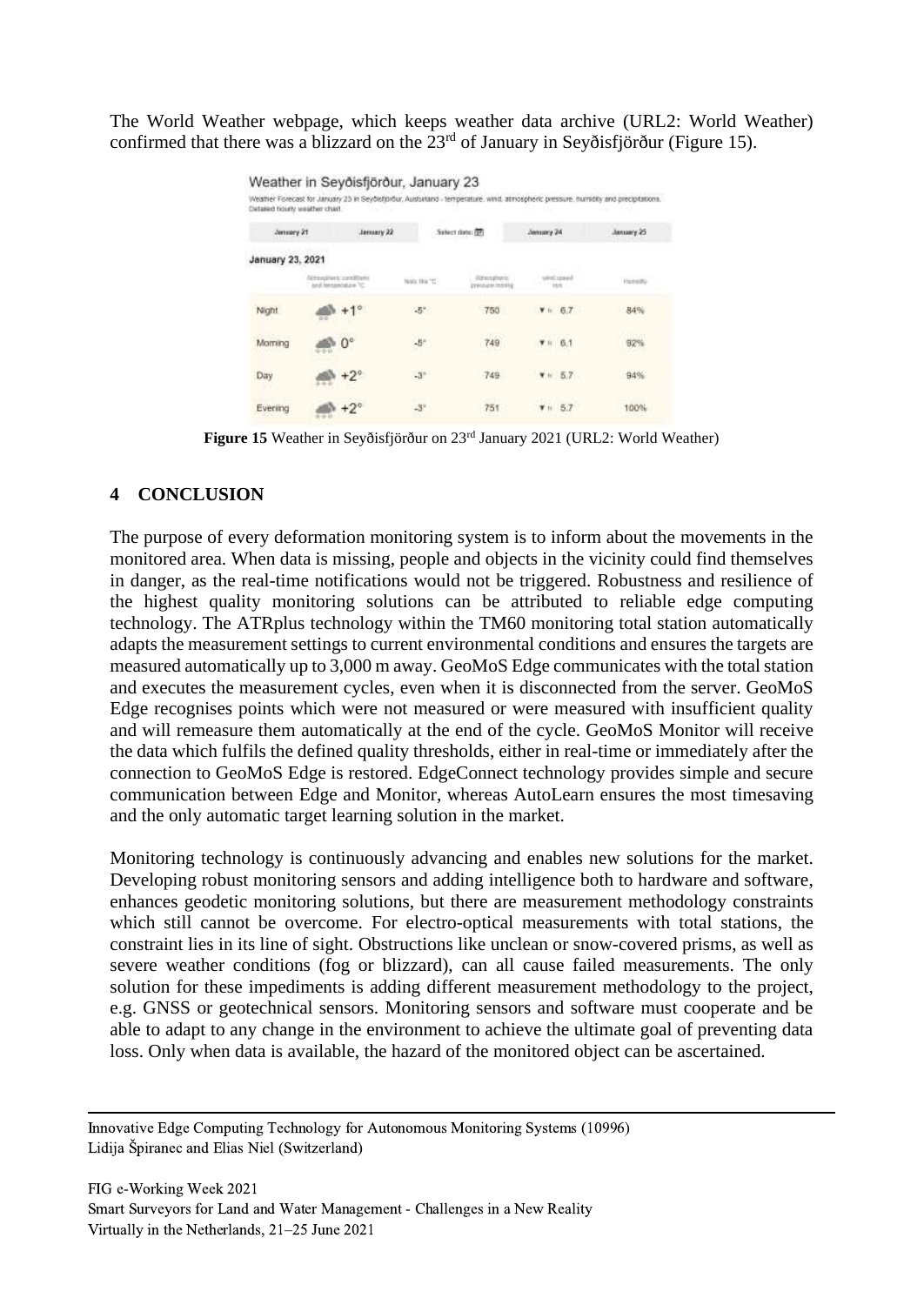#### **REFERENCES**

- Brown, N., Kaloustian, S., & Roeckle, M. (2007), *Monitoring of Open Pit Mines using Combined GNSS Satellite Receivers and Robotic Total Stations*, International Symposium on Rock Slope Stability in Open Pit Mining and Civil Engineering, September 12 - 14 , 2007. Perth, Western Australia.
- Grimm, D, Zogg, H.-M. (2013), *Leica Nova MS50*, White Paper, Leica Geosystems
- Grimm, D, Kleemaier, G., Zogg, H.-M. (2015), *ATRplus*, White Paper, Leica Geosystems
- Lehmuller, K. (2016), *Ensuring smooth flow through a busy canal*, GEO:CONNEXION, April 2016, pp. 33-35.
- URL1: *Icelandic Met Office*, accessed 12 February 2021, [<https://en.vedur.is/about](https://en.vedur.is/about-imo/news/the-landslide-in-seydisfjordur-is-the-largest-landslide-to-have-damaged-an-urban-area-in-iceland)[imo/news/the-landslide-in-seydisfjordur-is-the-largest-landslide-to-have-damaged-an](https://en.vedur.is/about-imo/news/the-landslide-in-seydisfjordur-is-the-largest-landslide-to-have-damaged-an-urban-area-in-iceland)[urban-area-in-iceland>](https://en.vedur.is/about-imo/news/the-landslide-in-seydisfjordur-is-the-largest-landslide-to-have-damaged-an-urban-area-in-iceland)
- URL2: *World Weather*, accessed 12 February 2021, [<https://world](https://world-weather.info/forecast/iceland/seydisfjordur/23-january/)[weather.info/forecast/iceland/seydisfjordur/23-january/>](https://world-weather.info/forecast/iceland/seydisfjordur/23-january/)
- Wöllner, J. (2017), *Automatisches Monitoring mit robusten Deformationsergebnissen aus automatisierter Scananalyse*, 18. Internationaler Ingenieurvermessungkurs Graz, 2017

### **BIOGRAPHICAL NOTES**

**Dr. Lidija ŠPIRANEC** is a Senior Product Engineer in the Monitoring Product Management group at Leica Geosystems. She received her Ph.D. in geodesy and geoinformatics from Faculty of Geodesy at the University of Zagreb, Croatia.

**Mr. Elias NIEL** is a Product Engineer in the TPS Product Management group at Leica Geosystems. He received his M.Sc. degree in Surveying and Geoinformation from the Vienna University of Technology, Austria.

#### **CONTACTS**

Dr. Lidija Špiranec Leica Geosystems AG Heinrich-Wild-Strasse Heerbrugg SWITZERLAND Tel. +41 71 727 3459 Email: lidija.spiranec@leica-geosystems.com Web site:<https://leica-geosystems.com/>

Mr. Elias Niel Leica Geosystems AG Heinrich-Wild-Strasse Heerbrugg

Innovative Edge Computing Technology for Autonomous Monitoring Systems (10996) Lidija Špiranec and Elias Niel (Switzerland)